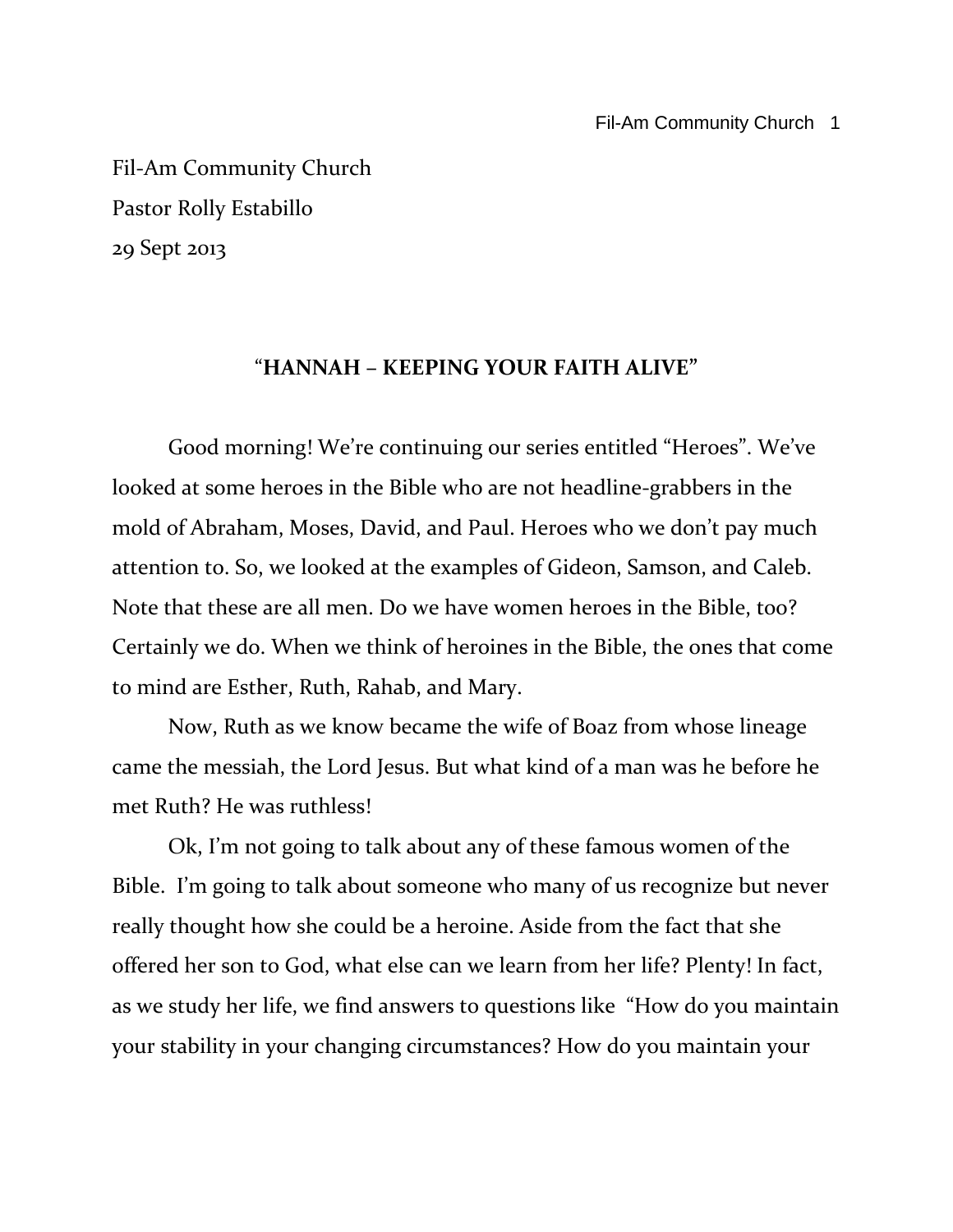sanity in a crazy world? How can you keep on believing that there's hope in the midst of crises? How can you trust God when troubles assail you?"

So, this morning let us learn from the life of Hannah. As we go through the first chapter in 1 Samuel, we're going to see what principles we can glean from her life that will keep our faith alive in the midst of severe trials. As we examine this chapter I would like us to pay close attention to four attitudes based on four verses and four characteristics in the life of Hannah that will help you to keep your faith alive.

Let me share with you then these four attiudes.

# **1. Recognize God's power is greater than your problems (vs 1-8)**

**1 Samuel 1:1-8** *"There was a certain man from Ramathaim, a Zuphite [\[a\]](http://www.biblegateway.com/passage/?search=1%20samuel%201:1-8;&version=31;#fen-NIV-7214a) from the hill country of Ephraim, whose name was Elkanah son of Jeroham, the son of Elihu, the son of Tohu, the son of Zuph, an Ephraimite. <sup>2</sup> He had two wives; one was called Hannah and the other Peninnah. Peninnah had children, but Hannah had none.* 

*3 Year after year this man went up from his town to worship and sacrifice to the LORD Almighty at Shiloh, where Hophni and Phinehas, the two sons of Eli, were priests of the LORD. <sup>4</sup> Whenever the day came for Elkanah to sacrifice, he would give portions of the meat to his wife Peninnah and to all her sons and daughters. <sup>5</sup> But to Hannah he gave a double portion because he loved her, and the LORD had closed her womb. <sup>6</sup> And because the LORD had closed her womb, her rival kept provoking her in order to irritate her. <sup>7</sup> This went on year*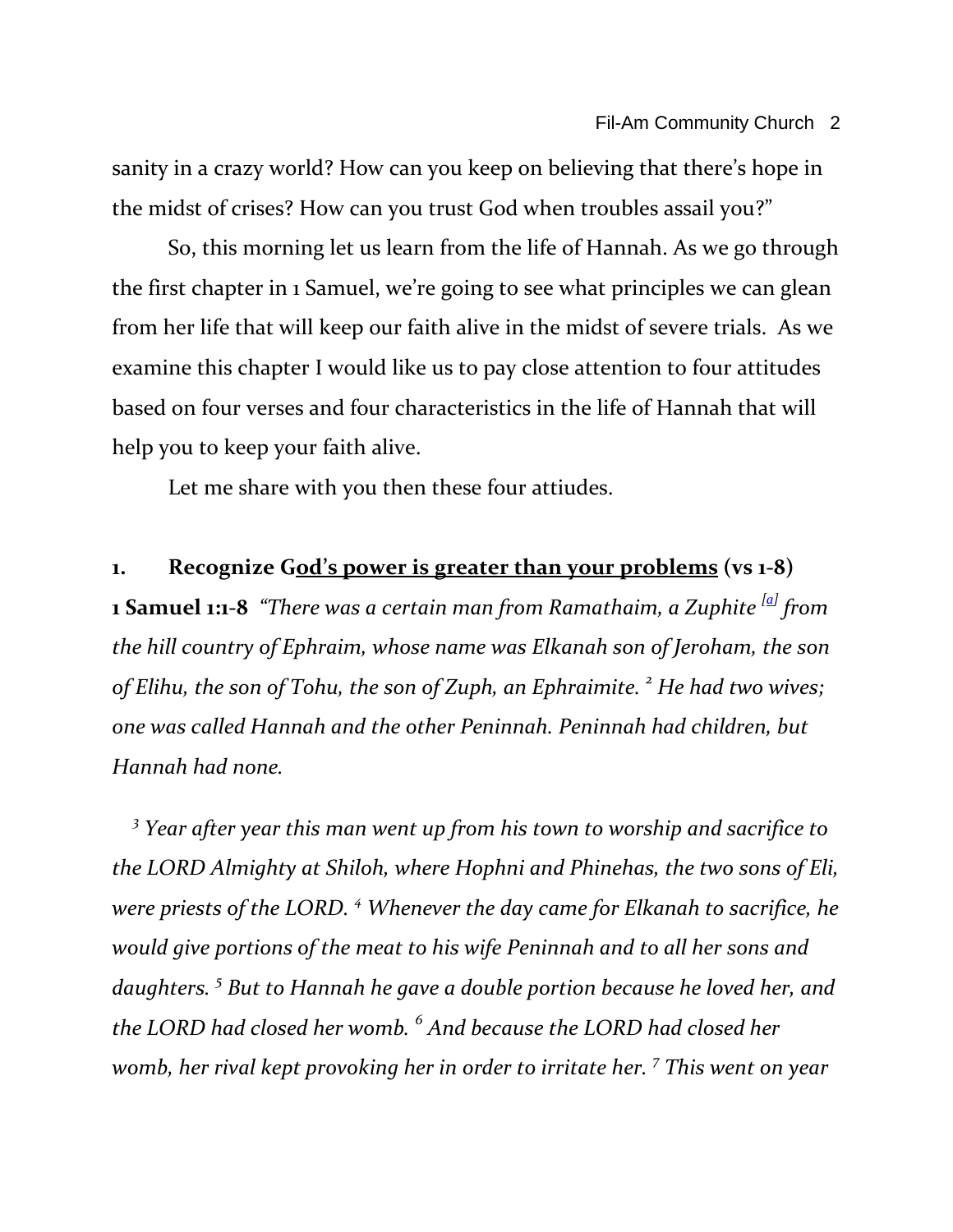*after year. Whenever Hannah went up to the house of the LORD, her rival provoked her till she wept and would not eat. <sup>8</sup> Elkanah her husband would say to her, "Hannah, why are you weeping? Why don't you eat? Why are you downhearted? Don't I mean more to you than ten sons*?"

In verses 1-8 we find that Hannah had a real problem. Just like any of us. I remember the story of a mother who shared her problems with her son who was away at college. She wrote,

#### "Dear Son,

Just a few lines to let you know that I am still alive. I'm writing this letter slowly because I know that you cannot read very fast.

You won't know the house when you come home... We've moved. About your father...he has a lovely job. He has 500 men under him. He is cutting the grass at the cemetery.

There was a washing machine in the new house when we moved in, but it isn't working too good. Last week I put fourteen shirts into it, pushed down the little lever, and I haven't seen the shirts since.

Your sister mary had a baby this morning. I haven't found out whether it is a boy or girl, so I don't know whether you are an aunt or uncle.

It rained only twice last week; first for three days, and then for four days.

We had a letter yesterday from the undertaker. He said if the last installment isn't paid on your grandmother within seven days, "up she comes."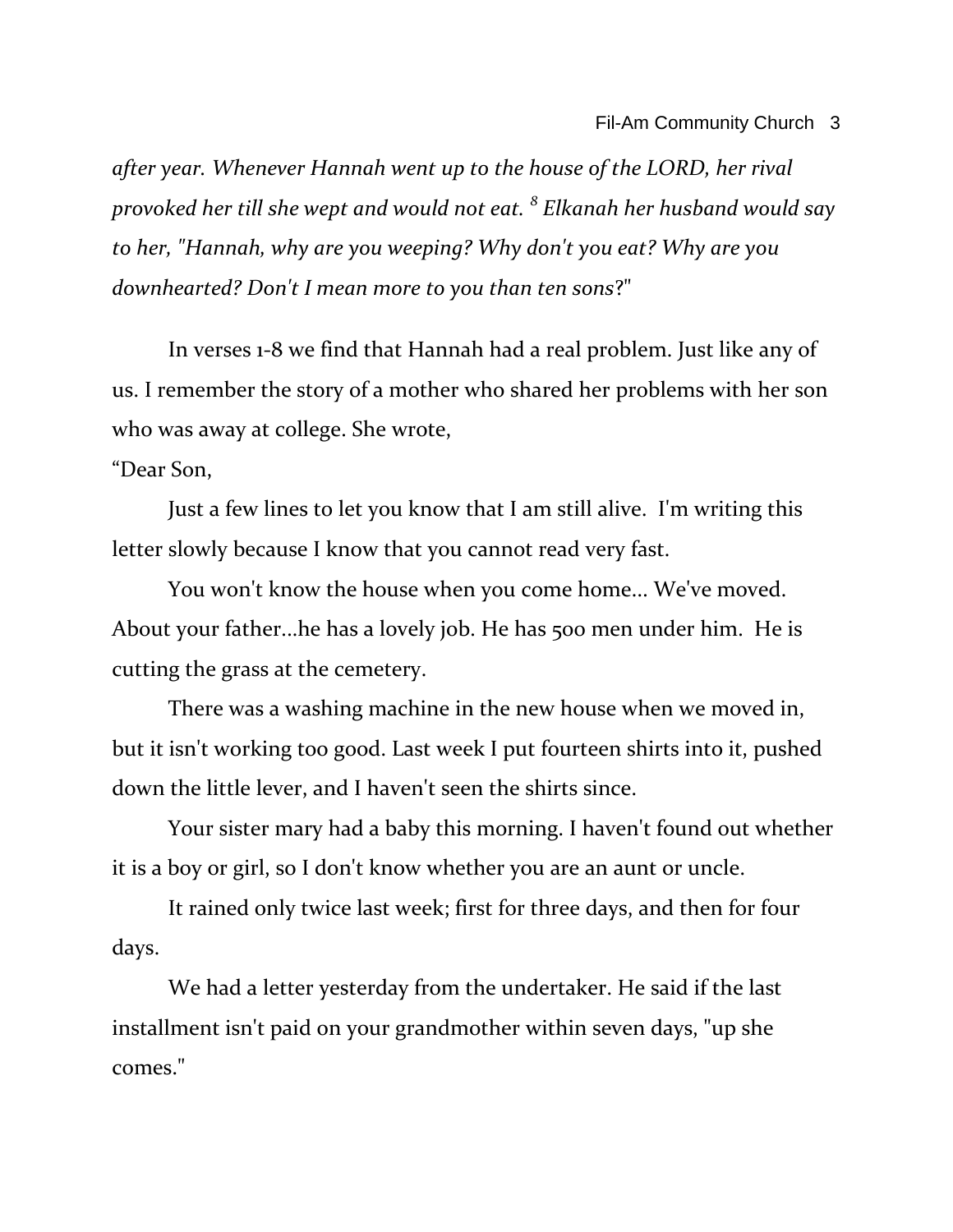Your loving mother.

P.S. I was going to send you \$50.00 but I had already sealed the envelope."

That woman has a problem! Going back to Hannah, we find that she was facing a big problem. She was barren. She couldn't conceive and it greatly disturbed her. To begin with we find that Elkanah had two wives. Hannah was one and the other was named Peninnah. Polygamy was quite common in biblical times. However, it was never approved of by God.

How many of you wives today would have a problem with your husband having more than one wife? This, however, was not Hannah's problem. Hannah's problem was that Peninnah had children but she didn't.

Now, I am sure that some mothers right now are saying to themselves, "That's a problem? My problem is that I have children." But you see, during biblical days women didn't consider it a problem or an inconvenience to have children, but rather they felt it was a curse not to have children. In Hannah's day it was considered a blessing to have children.

That's why the Psalmist says in Psalm 127:3-4 , *"Behold, children are a gift of the lord; the fruit of the womb is a reward. Like arrows in the hand of a warrior, so are the children of one's youth."*

In verse 6 we find the reason why Hannah didn't have any children. The reason was because "the Lord had closed her womb".

The verse doesn't give us the reason why God closed her womb. But it would seem as though he did this so that Hannah would have to depend upon him.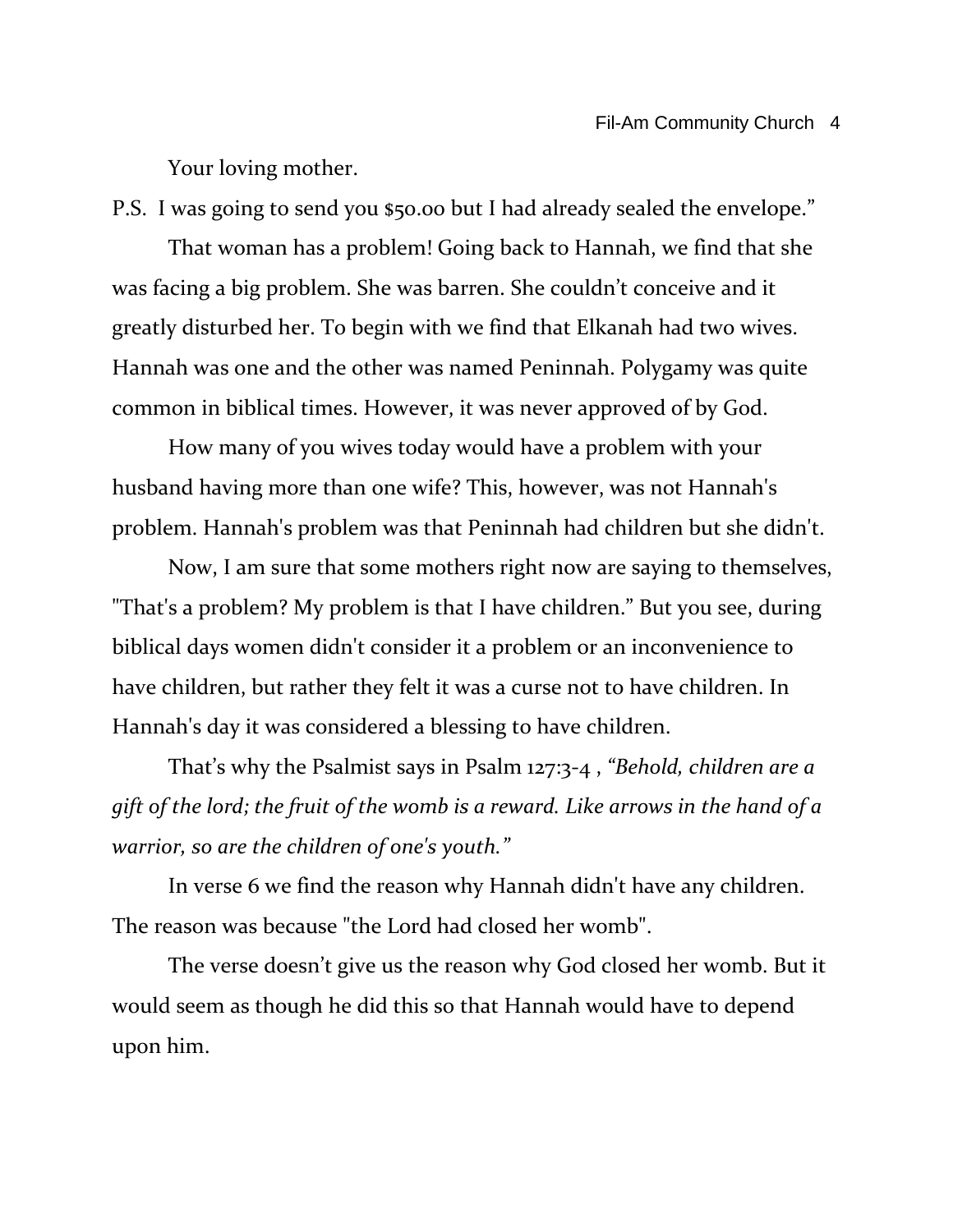Isn't this the same way God works in our lives today? He gives us a problem that we can't solve but then like rats in a maze we first try one way and then another to escape, until we finally realize that we can't solve the problem on our own; and that's exactly where God wants us. When we come to this point we have a choice. We can give up and decide to live with the problem, or we can recognize that God is greater than our problems and that he can solve them.

God gave Paul a problem. And for a reason. Now, I want you to turn with me to 2 Corinthians 12:7-10. Let us look at this passage that can really encourage us as we go through life's difficult circumstances.

As children of God when we have problems this gives opportunity for God's power to work in and through our lives and cause us to become stronger.

Hannah's problem caused her to be a better person because it gave opportunity for God's power to work in her life and show her how his power was greater than her problems.

To keep your faith alive, recognize that God is greater than your problems.

### **2. Request God's help through prayer (vs 9,10)**

**1 Samuel 1:9-10** *"Once when they had finished eating and drinking in Shiloh, Hannah stood up. Now Eli the priest was sitting on a chair by the doorpost of the LORD's temple. <sup>10</sup> In bitterness of soul Hannah wept much and prayed to the LORD."* As a result of Hannah's childlessness, we are told that Peninnah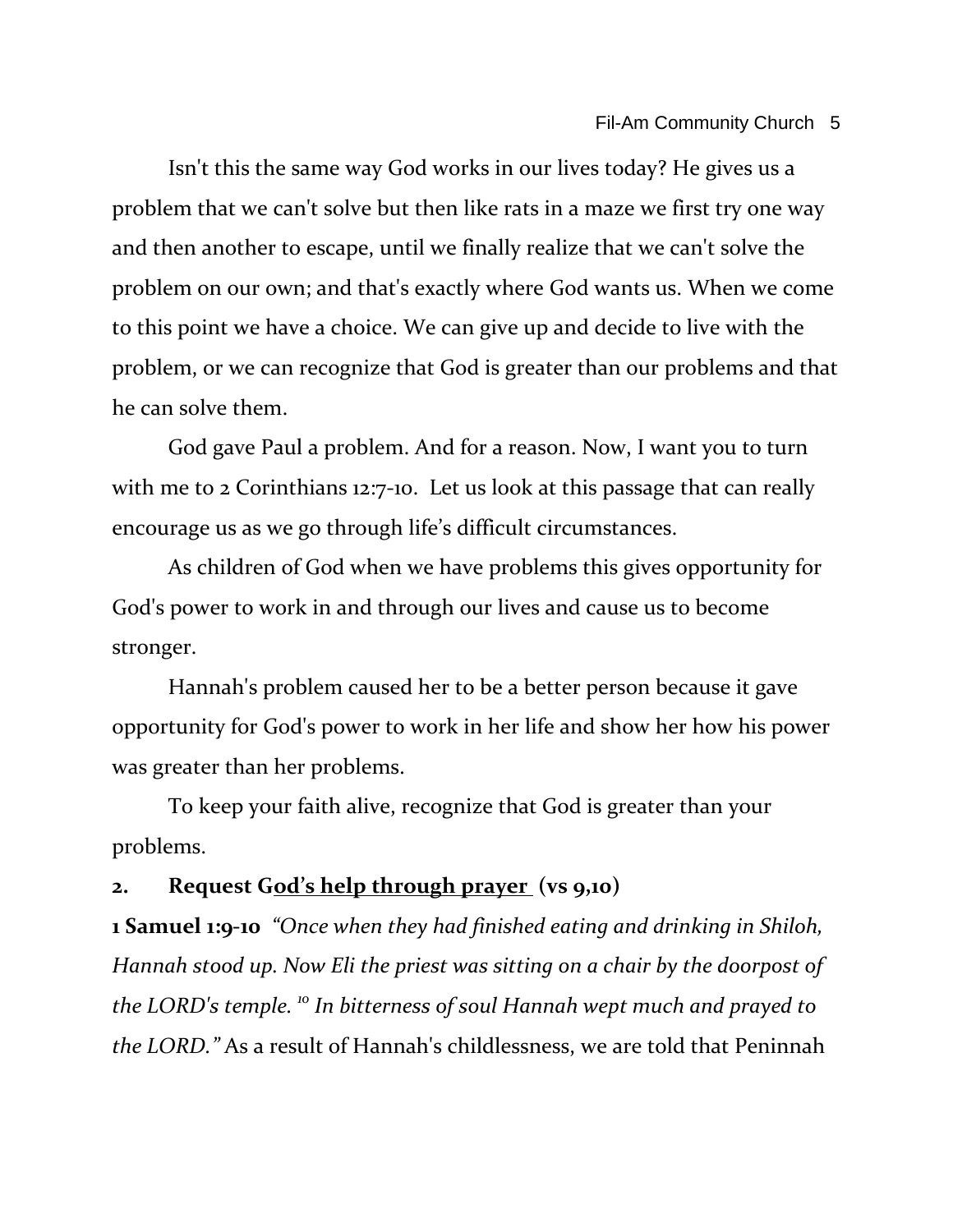provoked her bitterly and irritated her, year after year. At first this caused Hannah a great deal of distress and sorrow, to the point that "she wept and would not eat" as verse 7 says.

Is this how your problems affect you at times? Hannah could have easily allowed her problems to make her bitter and vindictive, but rather she turned this daily irritation into an opportunity to pray to God.

What do you do when you have problems? Do you complain? Do you throw yourself a pity party? Do you turn into a grouch? Or do you pray?

A little boy was speaking to the pastor of the church and told the preacher that his mother prays for him every night. "Oh, is that right," said the preacher, "what does she say?" "Thank god, he's in bed!" responded the little boy.

We should be aware that the first thing we should do when problems arise is to turn to God instead of turning to our own abilities, or turning to others for advise, or whatever. Nothing wrong about asking for help but if we want real help, let's ask God first and it is God who will guide us and direct us where we can find help.

To keep your faith alive, another thing you can do is to

## **3. Resolve to be Committed to God (vs 11-18)**

**1 Samuel 1:11-18** *"And she made a vow, saying, "O LORD Almighty, if you will only look upon your servant's misery and remember me, and not forget your servant but give her a son, then I will give him to the LORD for all the days of his life, and no razor will ever be used on his head."*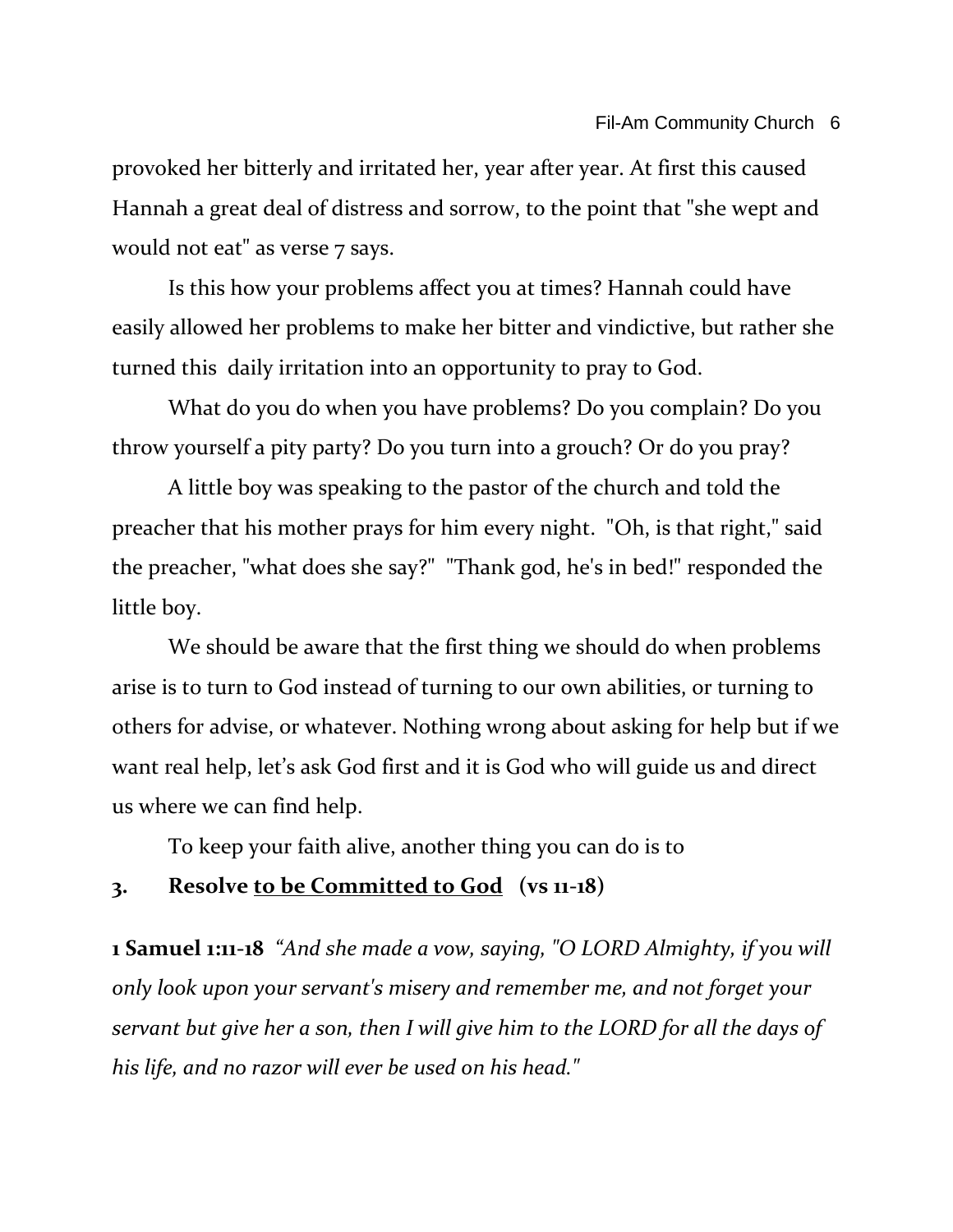*<sup>12</sup> As she kept on praying to the LORD, Eli observed her mouth. <sup>13</sup> Hannah was praying in her heart, and her lips were moving but her voice was not heard.* 

*Eli thought she was drunk <sup>14</sup> and said to her, "How long will you keep on getting drunk? Get rid of your wine."* 

*<sup>15</sup> "Not so, my lord," Hannah replied, "I am a woman who is deeply troubled. I have not been drinking wine or beer; I was pouring out my soul to the LORD. <sup>16</sup> Do not take your servant for a wicked woman; I have been praying here out of my great anguish and grief."* 

*<sup>17</sup> Eli answered, "Go in peace, and may the God of Israel grant you what you have asked of him."* 

*<sup>18</sup> She said, "May your servant find favor in your eyes." Then she went her way and ate something, and her face was no longer downcast."*

Something else that makes Hannah an example for us today is the promise that she made to God. In Hannah's prayer she asked God for a son. It is interesting to note that the reason why she asked for a son was not merely so that Peninnah would stop harassing her. Her motive for praying was not selfish, but rather it was God-honoring.

The reason why Hannah wanted a son was because she could give him away to the Lord and so that she could dedicate him to the service of the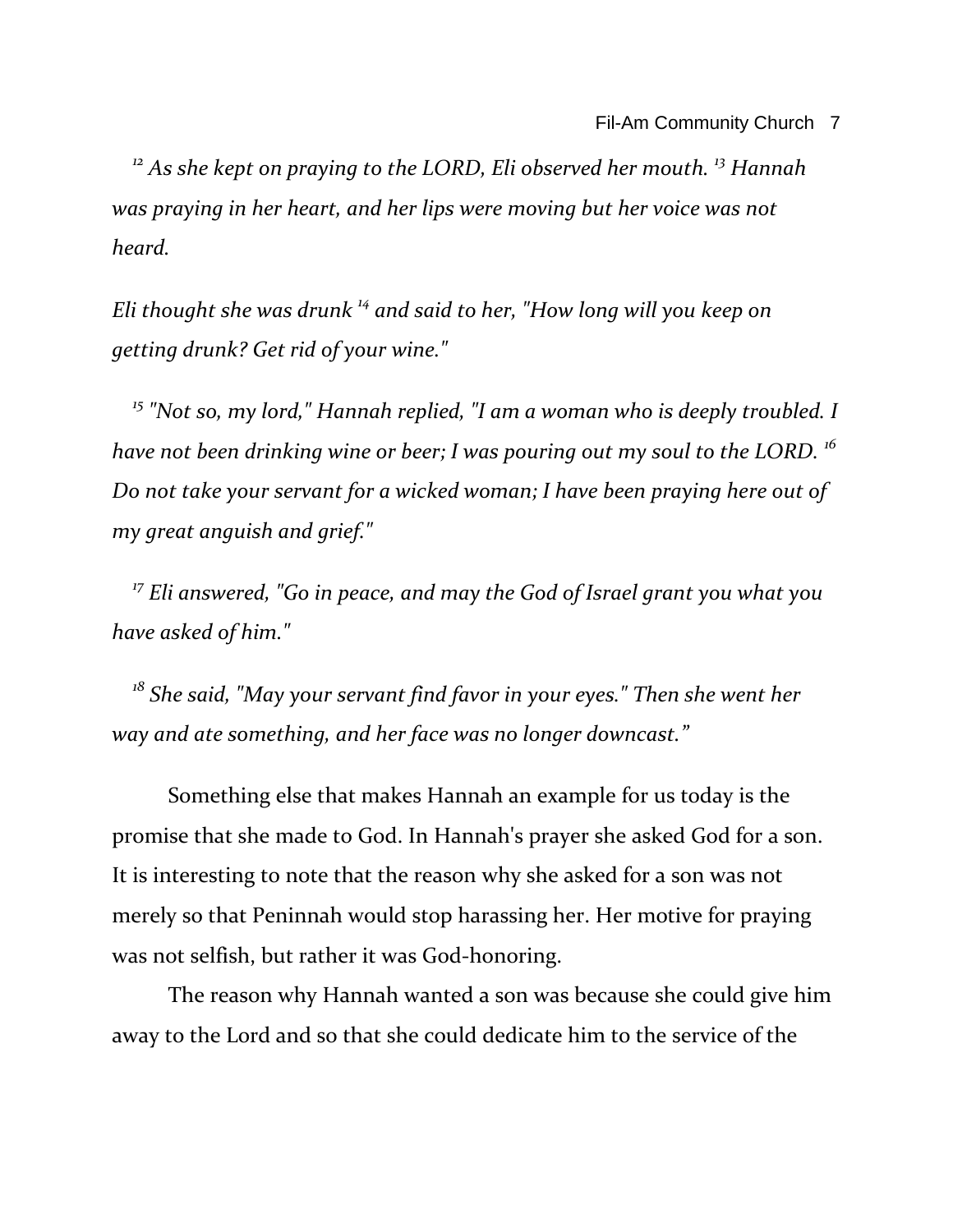Lord. Hannah's prayer did not bring glory to herself, but rather it brought glory to God.

In our day and time, many people find it hard to make a commitment. This started during the generation of baby-boomers. Who are the babyboomers? Those who were born between the years 1946 and 1964. Many of us here are baby-boomers. So, from the time of the baby-boomers until now many find it hard to make a commitment. They don't want to get tied down. "I want to keep my options open," they say.

Yet, the tragic fear of commitment causes us to miss out on so much. In fact, this fear of commitment causes people to jump from one relationship to another, drift through life without any focus, and live unfulfilled lives.

Why do people fear making commitments? One is because of past hurts. You see, a bad experience can cause us to shy away from responsibilities, from people, even from God. We don't want to get hurt again. Hannah could have become bitter toward God because of her barrenness but she chose to commit herself to God.

Some people can't make a commitment because of self-doubts. We doubt our ability to make the right decision. We are afraid of failing, of not meeting the expectations of others.

Another reason why some people fear making commitments is because of perfectionism. They say things like: "When things settle down, I'll get involved", "One of these days I'll get around to it". But that day never comes. Circumstances can never be perfect. And people are not perfect.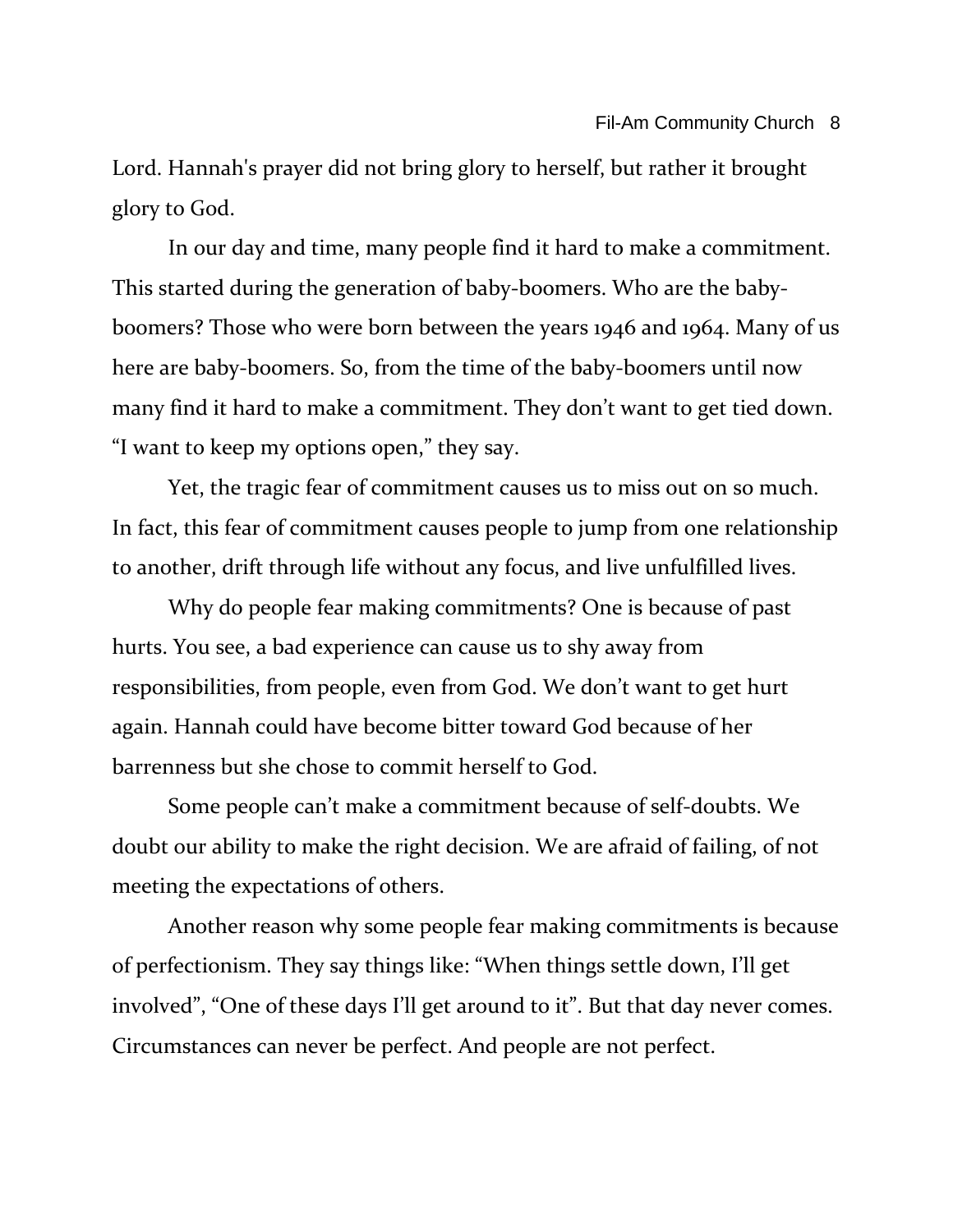Folks, God is looking for people who will commit themselves to him. As you commit yourself to God, he will honor that commitment. In 1 Samuel 2:30, God says, "Those who honor me I will honor." Don't be afraid of making your commitment to God. He is a fair and faithful God. He is interested in you and your future. In Jeremiah 29:11 he says, "'For I know the plans I have for you,' declares the Lord, 'plans to prosper you and not to harm you, plans to give you hope and a future.'"

Hannah made a commitment. She put away her hurts, doubts, and unrealistic expectations and trusted God with her future. Would you that as well?

To keep your faith alive, recognize that God is greather than your problems. Request God's help through prayer. Resolve to be committed to God.

And lastly,

### **4. Remember to Pay Your Vows to God (vs 19-28)**

**1 Samuel 1:19-28** *<sup>19</sup>The entire family got up early the next morning and went to worship the LORD once more. Then they returned home to Ramah. When Elkanah slept with Hannah, the LORD remembered her request, <sup>20</sup>and in due time she gave birth to a son. She named him Samuel,[\[a\]](http://www.biblegateway.com/passage/?search=1%20samuel%201:19-28;&version=51;#fen-NLT-7210a) for she said, "I asked the LORD for him."*

*<sup>21</sup>The next year Elkanah, Peninnah, and their children went on their annual trip to offer a sacrifice to the LORD. <sup>22</sup>But Hannah did not go. She told her*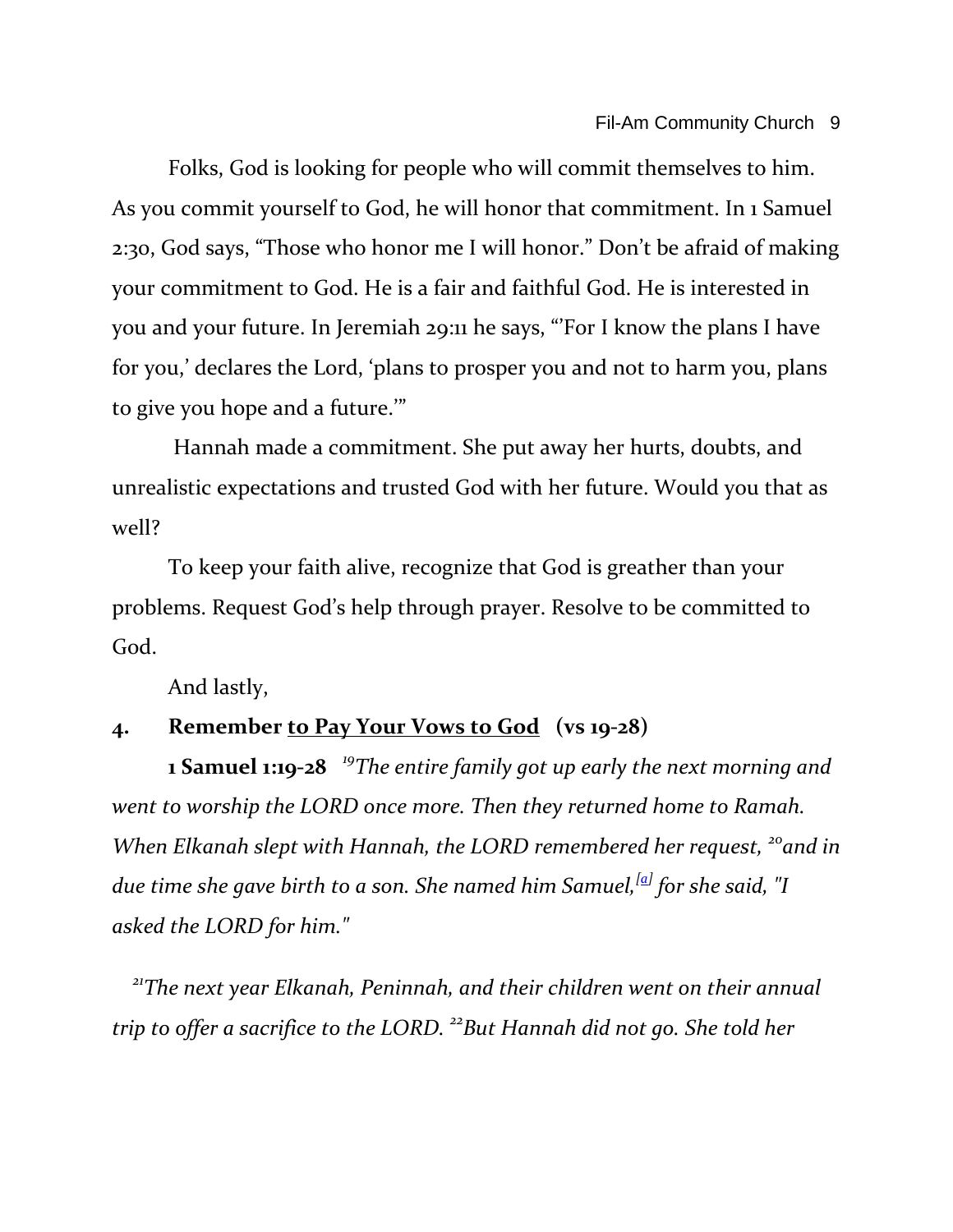*husband, "Wait until the baby is weaned. Then I will take him to the Tabernacle and leave him there with the LORD permanently."[\[b\]](http://www.biblegateway.com/passage/?search=1%20samuel%201:19-28;&version=51;#fen-NLT-7212b)*

*<sup>23</sup>"Whatever you think is best," Elkanah agreed. "Stay here for now, and may the LORD help you keep your promise." So she stayed home and nursed the baby.*

*<sup>24</sup>When the child was weaned, Hannah took him to the Tabernacle in Shiloh. They brought along a three-year-old bull[\[c\]](http://www.biblegateway.com/passage/?search=1%20samuel%201:19-28;&version=51;#fen-NLT-7214c) for the sacrifice and half a bushel[\[d\]](http://www.biblegateway.com/passage/?search=1%20samuel%201:19-28;&version=51;#fen-NLT-7214d) of flour and some wine. <sup>25</sup>After sacrificing the bull, they took the child to Eli. <sup>26</sup>"Sir, do you remember me?" Hannah asked. "I am the woman who stood here several years ago praying to the LORD. <sup>27</sup>I asked the LORD to give me this child, and he has given me my request. <sup>28</sup>Now I am giving him to the LORD, and he will belong to the LORD his whole life." And they[\[e\]](http://www.biblegateway.com/passage/?search=1%20samuel%201:19-28;&version=51;#fen-NLT-7218e) worshiped the LORD there."*

Today we hear about people who make certain promises to God, but never keep them. This is worse than not making a commitment. Hannah though was not this kind of person.

She took seriously what Ecclesiastes 5:4,5 says, *"So when you make a promise to God, don't delay in following through, for God takes no pleasure in fools. Keep all the promises you make to him. 5It is better to say nothing than to promise something that you don't follow through on."*

Hannah prayed diligently for a son, and God answered her prayer. In verse 20 we are told that she named him "Samuel".